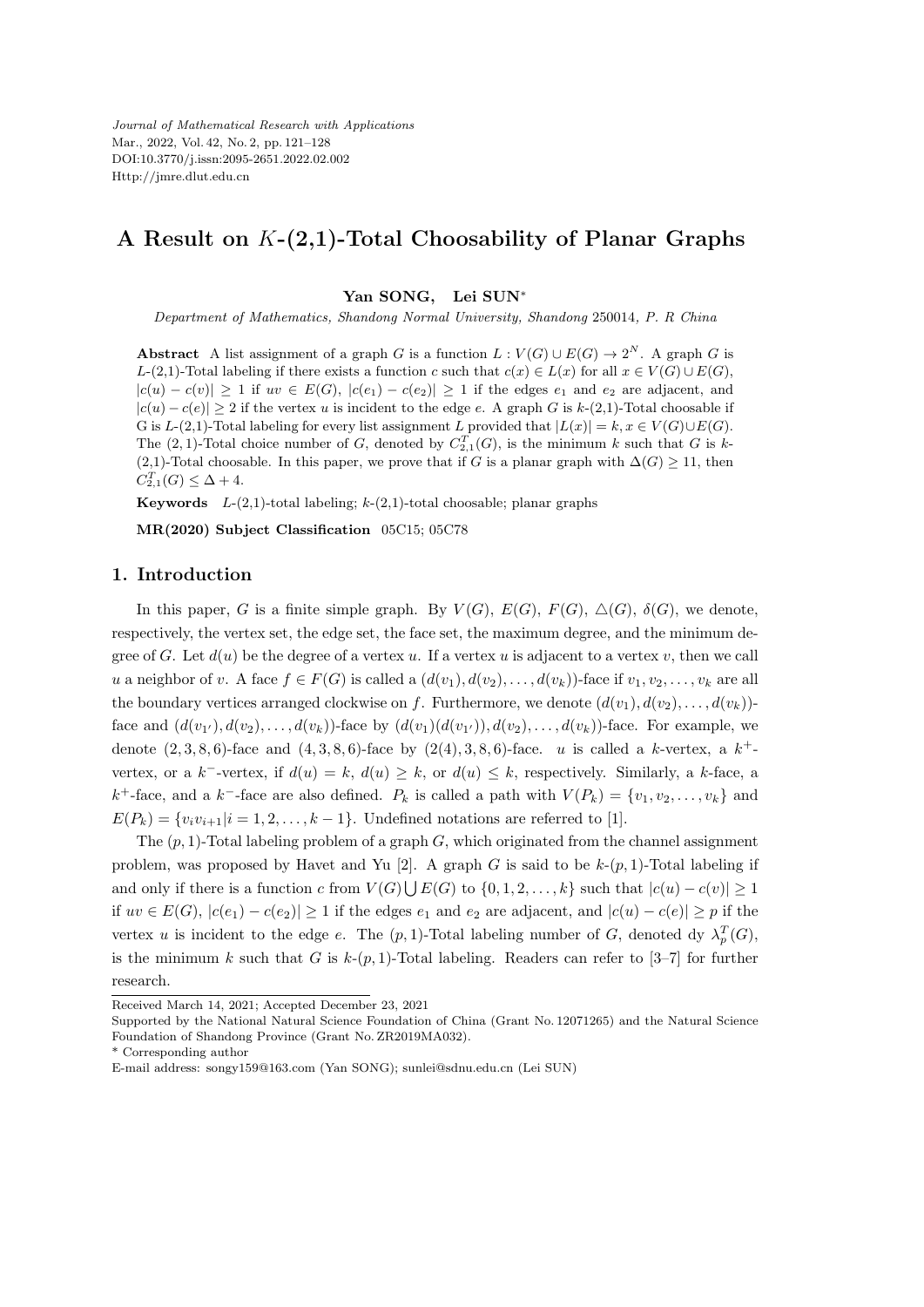Here we consider the  $(p, 1)$ -Total labeling problem of the list version. Suppose that a list assignment of a graph *G* is a function *L* from  $V(G) \bigcup E(G)$  to a subset of  $2^N$ . We say *G* is  $L(p, 1)$ -Total labeling if there exists a  $(p, 1)$ -Total labeling *c* such that  $c(x) \in L(x)$  for all  $x \in V(G) \cup E(G)$ . If L is any list assignment of G such that  $|L(x)| = k$  for all  $x \in V(G) \cup E(G)$ , then the function *c* is called a  $k-(p, 1)$ -Total choosable function of *G* with respect to *L*. The  $(p, 1)$ -Total choice number of *G*, denoted by  $C_{p,1}^T(G)$ , is the minimum *k* such that *G* has a *k*-(*p*, 1)-Total choosable function *c*.

Clearly,  $L-(p, 1)$ -Total labeling problem of graph is the list total coloring problem of graph where  $p = 1$ . It is known that there is a List Total Coloring Conjecture  $\chi''_l(G) = \chi''(G)$ , we may conjecture  $C_{p,1}^T(G) = \lambda_p^T(G) + 1$ . Unfortunately, we found some graphs satisfying  $C_{p,1}^T(G) > \lambda_p^T(G) + 1$  in [8]. So, Yu [8] proposed the following "Week List  $(p,1)$ -Total Labeling Conjecture".

**Conjecture 1.1** ([8]) *If G* is a simple graph with maximum degree  $\Delta$ , then  $C_{p,1}^T(G) \leq \Delta + 2p$ .

- It is true that the conjecture is true for trees and paths. Yu [8] proved the following results: (1) If *G* is a star graph  $K_{1,n}$ , where  $n \geq 3$  and  $p \geq 2$ , then  $C_{p,1}^T(G) \leq \Delta + 2p - 1$ .
- 

(2) If *G* is an outerplanar graph with  $\Delta(G) \geq p+3$ , then  $C_{p,1}^T(G) \leq \Delta + 2p - 1$ . Yu and Zhang [9] showed that if *G* is a graph embedded in surface with Euler characteristic  $\varepsilon$  and  $\Delta(G)$ large enough, then  $C_{p,1}^T(G) \leq \Delta + 2p$ .

Especially, for the (1*,* 1)-Total choice number of a planar graph, Hou et al. [10] proved that  $C_{1,1}^T(G)$  ≤ ∆ + 2 where  $\Delta(G)$  ≥ 9. Borodin et al. [11] proved that  $C_{1,1}^T(G)$  ≤ ∆ + 1 where  $\Delta(G) \geq 12$ . Dong et al. [12] showed that if *G* is a planar graph without non-induced 7-cycles  $\Delta(G) \geq 9$ , then  $C_{1,1}^T(G) \leq \Delta + 2$  where  $\Delta(G) \geq 7$ . In [13–15], Borodin et al. gave some sufficient conditions (in terms of  $\Delta$  and *g*) to show that the (1,1)-Total choice number of a planar graph is equal to  $\Delta + 1$ . These results mean that when  $p = 1$ , Conjecture 1.1 holds for planar graphs with  $\Delta(G) > 9$ .

For the (1*,* 1)-Total choice number of a 1-planar graph, Zhang et al. [16] showed that each 1-planar graph with maximum degree  $\Delta$  is  $(\Delta + 2)$ -total-choosable if  $\Delta > 16$ , and is  $(\Delta + 1)$ total-choosable if  $\Delta \geq 21$ . The result means that when  $p=1$ , Conjecture 1.1 holds for 1-planar graphs with  $\Delta(G) \geq 16$ .

For the (2*,* 1)-Total choice number of a planar graph, Song and Sun [17] proved that

(1) If *G* is a planar graph with  $\Delta(G) \geq 7$  and 3-cycle is not adjacent to *k*-cycle,  $k \in \{3, 4\}$ , then  $C_{2,1}^T(G) \leq \Delta + 4$ .

(2) If *G* is a planar graph with  $\Delta(G) \geq 8$  and *i*-cycle is not adjacent to *j*-cycle, where  $i, j \in \{3, 4, 5\}$ , then  $C_{2,1}^T(G) \leq \Delta + 3$ . We mainly studies the upper bound of  $C_{p,1}^T(G)$  when  $p = 2.$ 

In this paper, we prove the following theorem.

**Theorem 1.2** *If G is a planar graph with*  $\Delta(G) \geq 11$ *, then*  $C_{2,1}^T(G) \leq \Delta + 4$ *.* 

Theorem 1.2 implies that Conjecture 1.1 holds for planar graphs with  $\Delta(G) \geq 11$  when  $p = 2$ .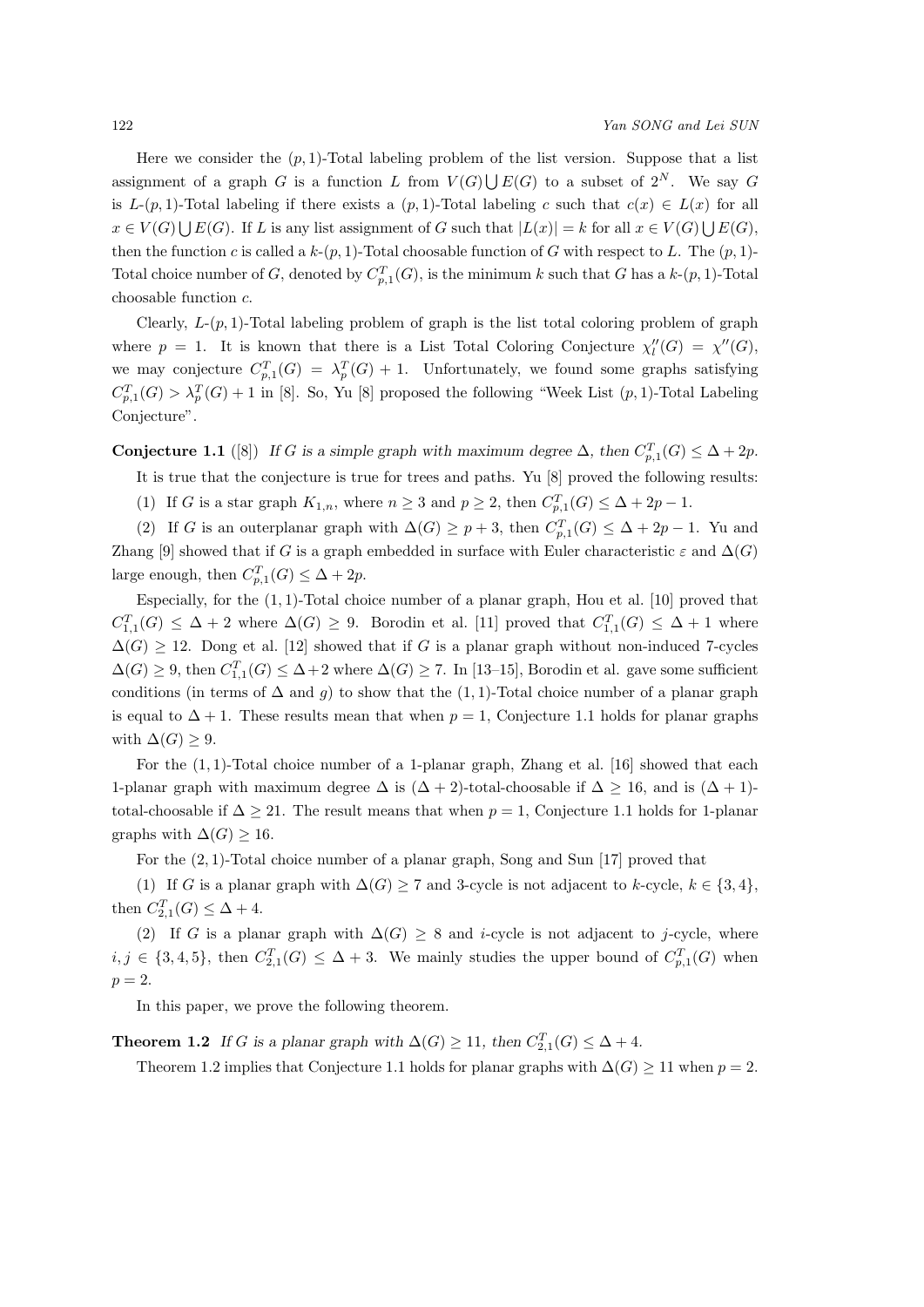*A result on K-*(2*,*1)*-total choosability of planar graphs* 123

# **2. Preliminaries**

Suppose that *L* is a list assignment of *G* and  $a = \min_{\bigcup_{x \in V(G) \cup E(G)}} L(x) > 1$ . Let  $L_1 =$  $\{L_1(x)|x \in V(G) \cup E(G)\}\$ , where  $L_1(x) = \{b - (a-1)|b \in L(x)\}\$  for all  $x \in V(G) \cup E(G)\$ . Then the function  $f$  is a  $k$ -(2, 1)-Total choosable of  $G$  with respect to  $L$  if and only if the function  $f$  is also a  $k$ -(2, 1)-Total choosable of *G* with respect to  $L_1$ . We know  $\min_{\bigcup_{x \in V(G) \cup E(G)}} L_1(x) = 1$  and  $|L_1(x)| = |L(x)|$  for all  $x \in V(G) \cup E(G)$ . So, suppose that the list assignment  $L: V(G) \cup E(G) \rightarrow$  $2^N$  satisfies that  $\min_{\bigcup_{x \in V(G) \cup E(G)}} L(x) = 1$  in this section.

Zhu et al. [18] gave two usable lemmas for the list  $L(2, 1)$ -labeling of planar graphs. According to their method, we got two similar lemmas which are very useful in the proofs of our theorems. For convenience, we do not distinguish between the concepts of "labeling" and "coloring" in the following sections.

**Lemma 2.1** Let L be a list assignment of  $P_2 = v_1v_2$ . If L satisfies  $|L(v_1)| = 3$ ,  $|L(v_1v_2)| = 3$ , *and*  $|L(v_2)| = 4$ *, then*  $P_2$  *is* (2*,* 1)*-Total choosable with respect to L.* 

**Proof** Case 1. If  $1 \in L(v_1v_2)$ , then we define a function *f* such that  $f(v_1v_2) = 1, f(v_1) \in$ *L*(*v*<sub>1</sub>)  $\setminus$  {1, 2} and *f*(*v*<sub>2</sub>) ∈ *L*(*v*<sub>2</sub>)  $\setminus$  {1, 2*, f*(*v*<sub>1</sub>)}. So the function *f* is a (2,1)-Total choosable function of *P*<sup>2</sup> with respect to *L*.

Case 2. If  $1 \notin L(v_1v_2)$  and  $1 \in L(v_1)$ , then we define a function *f* such that  $f(v_1) = 1$ . Let  $L_1(v_1v_2) = L(v_1v_2) \setminus \{2\}$ ,  $L_1(v_2) = L(v_2) \setminus \{1\}$  and  $m = \min\{L_1(v_1v_2) \cup L_1(v_2)\}$ . Then  $|L_1(v_1v_2)| \geq 2$  and  $|L_1(v_2)| \geq 3$ . When  $m = 2$ , let  $f(v_2) = 2$  and  $f(v_1v_2) \in L_1(v_1v_2) \setminus \{3\}$ . When  $m \neq 2$  and  $m \in L_1(v_1v_2)$ , let  $f(v_1v_2) = m$  and  $f(v_2) \in L_1(v_2) \setminus \{m, m+1\}$ . When  $m \neq 2$ ,  $m \notin L_1(v_1v_2)$  and  $m \in L_1(v_2)$ , let  $f(v_2) = m$  and  $f(v_1v_2) \in L_1(v_1v_2) \setminus \{m+1\}$ . So we can get a  $(2, 1)$ -Total choosable function *f* of  $P_2$  with respect to *L*.

Case 3. If  $1 \notin L(v_1v_2)$ ,  $1 \notin L(v_1)$  and  $1 \in L(v_2)$ , then we define a function f such that  $f(v_2) = 1$ . Let  $L_1(v_1v_2) = L(v_1v_2) \setminus \{2\}$ ,  $L_1(v_1) = L(v_1)$  and  $m = \min\{L_1(v_1v_2) \cup L_1(v_2)\}$ . Then  $|L_1(v_1v_2)| \ge 2$  and  $|L_1(v_1)| = 3$ . When  $m = 2$ , let  $f(v_1) = 2$  and  $f(v_1v_2) \in L_1(v_1v_2) \setminus \{3\}$ . When  $m \neq 2$  and  $m \in L_1(v_1v_2)$ , let  $f(v_1v_2) = m$  and  $f(v_1) \in L_1(v_1) \setminus \{m, m+1\}$ . When  $m \neq 2$ ,  $m \notin L_1(v_1v_2)$  and  $m \in L_1(v_1)$ , let  $f(v_1) = m$  and  $f(v_1v_2) \in L_1(v_1v_2) \setminus \{m+1\}$ . So we always get a function  $P_2$  is a (2,1)-Total choosable function of *G* with respect to *L*.  $\Box$ 

**Lemma 2.2** *Let L be a list assignment of star graph*  $K_{1,3}$ *, where*  $E(K_{1,3}) = \{vv_1, vv_2, vv_3\}$ *.* If  $|L(v)| = 4, |L(vv_1)| = 5, |L(vv_2)| = 4, |L(vv_3)| = 3$  and the color in set  $L(x)$ , where  $x \in$  $\{v, vv_1, vv_2, vv_3\}$ , is the available color when  $v_i$  has been colored for  $1 \leq i \leq 3$ , then  $K_{1,3}$  is (2*,* 1)*-Total choosable with respect to L.*

**Proof** Case 1. If  $1 \in L(v)$ , then we define a function *f* such that  $f(v) = 1$ . Let  $L_1(vv_i) =$  $L(vv_i) \setminus \{1,2\}$  for  $i = 1,2,3$ . Then  $|L_1(vv_1)| \geq 3, |L_1(vv_2)| \geq 2, |L_1(vv_3)| \geq 1$ . We can greedily color  $vv_3, vv_2$  and  $vv_1$ . So we get a  $(2, 1)$ -Total choosable function *f* of  $K_{1,3}$  with respect to *L*.

Case 2. If  $1 \notin L(v_1)$  and  $1 \in L(vv_3)$ . Let  $L_1(vv_1) = L(vv_1) \setminus \{1\}$ ,  $L_1(v) = L(v) \setminus \{2\}$ ,  $L_1(vv_2) = L(vv_2) \setminus \{1\}$ . Then  $|L_1(vv_1)| \ge 4$ ,  $|L_1(v)| \ge 3$ ,  $|L_1(vv_2)| \ge 3$ . By Lemma 2.1, there is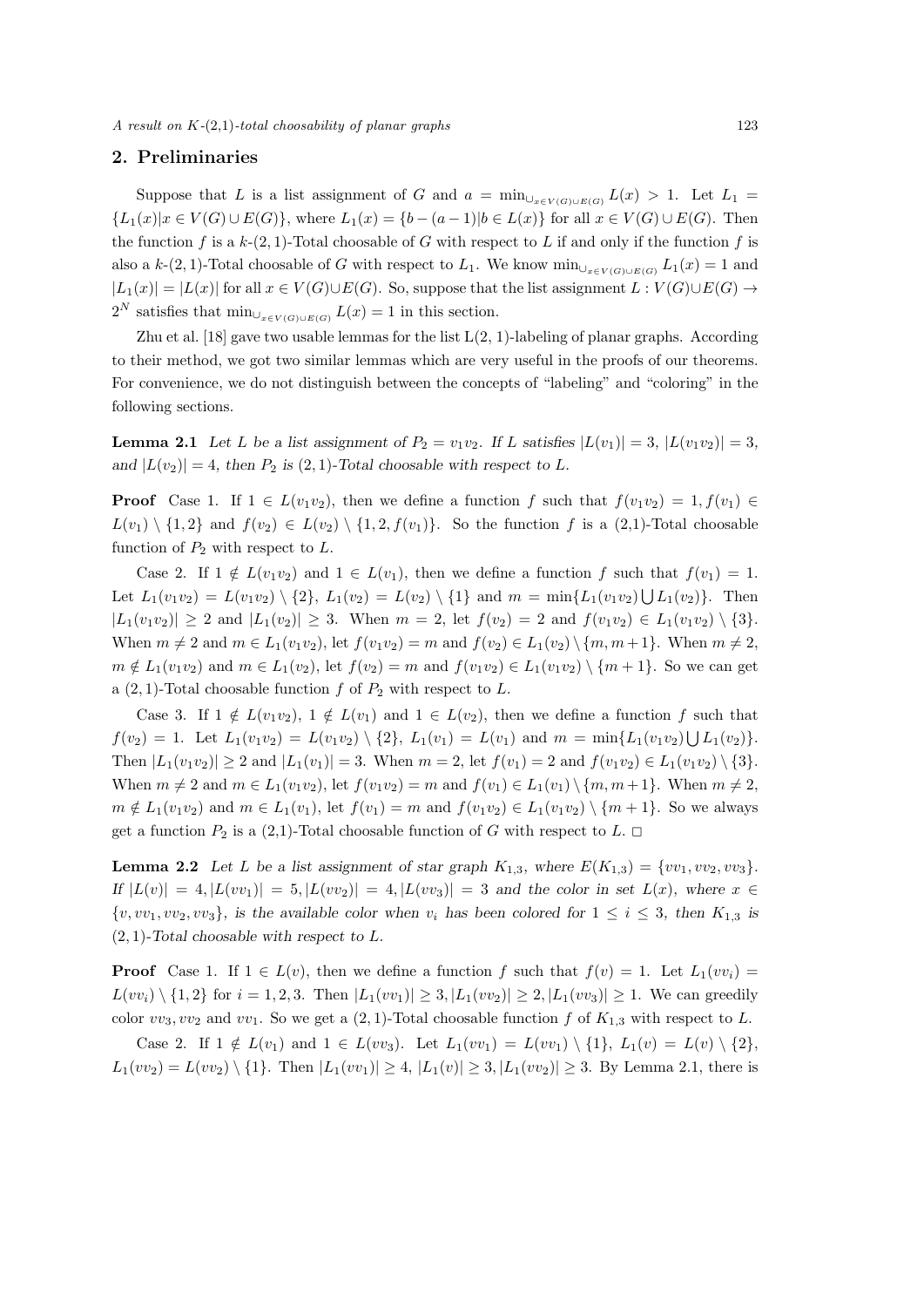a (2, 1)-Total choosable function *g* of  $K_{1,3} - \{vv_3\}$  with respect to  $L_1$ . Now we can extend *g* to  $K_{1,3}$  by letting  $f(vv_3) = 1$ .

Case 3. If 1  $\notin L(v_1) \cup L(v_2)$  and 1 ∈  $L(v_2)$ . Let  $L_1(v_1) = L(v_1) \setminus \{1\}, L_1(v) =$  $L(v) \setminus \{2\}, L_1(vv_3) = L(vv_3)$ . Then  $|L_1(vv_1)| \geq 4, |L_1(v)| \geq 3, |L_1(vv_3)| \geq 3$ . By Lemma 2.1, there is a (2, 1)-Total choosable function *g* of  $K_{1,3} - \{vv_2\}$  with respect to  $L_1$ . Now we can extend *g* to  $K_{1,3}$  by letting  $f(vv_2) = 1$ .

Case 4. If 1  $\notin L(v_1) \cup L(vv_3) \cup L(vv_2)$  and 1 ∈  $L(v_1)$ . Let  $L_1(vv_2) = L(vv_2)$ ,  $L_1(v) =$  $L(v) \setminus \{2\}, L_1(vv_3) = L(vv_3)$ . Then  $|L_1(vv_2)| \ge 4, |L_1(v)| \ge 3, |L_1(vv_3)| \ge 3$ . By Lemma 2.1, there is a  $(2, 1)$ -Total choosable function *g* of  $K_{1,3} - \{vv_1\}$  with respect to  $L_1$ . Now we can extend *g* to  $K_{1,3}$  by letting  $f(vv_1) = 1$ .

#### **3. Proof of Theorem 1.2**

We prove Theorem 1.2 by contradiction. Suppose that there is a graph *G* with minimal number of  $|V(G)| + |E(G)|$  contradicting Theorem 1.2. That is, *G* is not  $\Delta+4$ -(2*,* 1)-Total choosable, but each proper subgraph of *G* is. By the minimality of *G*, *G* is connected.

## **3.1. Structural properties**

In this part, we will give some properties of *G* as follows. For convenience, let  $\Theta(x) \in L(x)$ , where  $x \in V(G) \cup E(G)$ , be a partially (2, 1)-Total choosable function of graph G, and the function satisfies the definition of  $L$ -(2, 1)-Total labeling in the following sections. We denote the set of available colors of *x* for  $x \in V(G) \cup E(G)$  under the partially (2, 1)-Total choosable function  $\Theta(x)$  by  $A_{\Theta}(x)$ .

**Property 3.1.1** *The minimum degree of G is at least 3.*

**Proof** Suppose that  $\delta(G) \leq 2$ . Obviously,  $\delta(G) \geq 2$ . And if there is a 2-vertex *v*, then  $d(v_1) = d(v_2) = \Delta$ , where  $v_1$  and  $v_2$  are the neighbors of *v*. Then  $\Delta(G - v v_1) = \Delta(G)$ . Thus, the graph  $G - v v_1$  satisfies the condition of the Theorem 1.2. By the minimality of  $G$ , the graph  $G - v v_1$  has a  $\Delta + 4$ -(2,1)-Total choosable function  $\Theta$ . We first erase the color of the vertex *v*. Since *|A*Θ(*vv*1)*| ≥* ∆ + 4 *−* (*d*(*v*) *−* 1 + *d*(*v*1) *−* 1 + 3) *≥* ∆ + 4 *−* (∆ + 3) *≥* 1 and  $|A_{\Theta}(v)| \geq \Delta + 4 - (d(v) + 3(d(v) - 1)) = \Delta + 4 - (2 + 3) \geq 10$ , we can recolor the edge *vv*<sub>1</sub> and the vertex *v* in sequence. Therefore, *G* is  $\Delta+4-(2,1)$ -Total choosable, a contradiction.  $\square$ 

**Property 3.1.2** *Every* 3-vertex in *G* is adjacent to  $11^+$ -vertex.

**Proof** Suppose that a 3-vertex *u* is adjacent to a 10*−*-vertex *v*. By the minimality of *G*, the graph  $G - uv$  has a  $\Delta + 4-(2, 1)$ -Total choosable function  $\Theta$ . We first erase the color of the vertex *u*. Since  $|A_{\Theta}(uv)| \geq \Delta + 4 - (d(u) - 1 + d(v) - 1 + 3) = \Delta + 4 - (2 + 9 + 3) \geq 1$  and  $|A_{\Theta}(u)| \geq \Delta + 4 - (d(u) + 3(d(u) - 1)) = \Delta + 3 - (3 + 3 \times 2) \geq 6$ , we can recolor the edge *uv* and the vertex *v* in sequence. Therefore, *G* is  $\Delta+4-(2,1)$ -Total choosable, a contradiction.  $\Box$ 

**Property 3.1.3** *Every* 4-vertex in  $G$  is adjacent to  $8^+$ -vertex.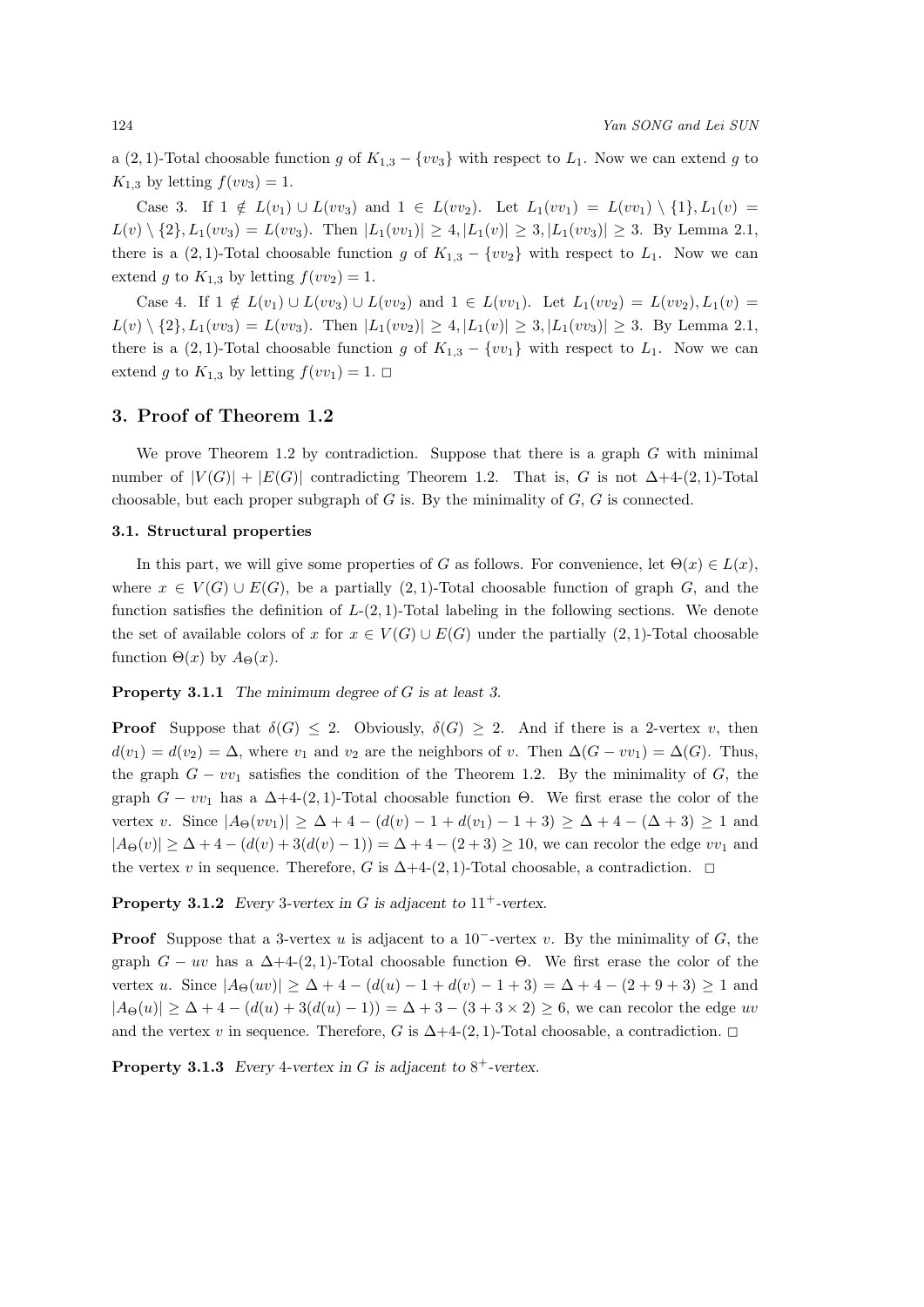**Proof** Suppose that a 4-vertex *u* is adjacent to a 7*−*-vertex *v*. By the minimality of *G*, the graph  $G - uv$  has a  $\Delta + 4-(2, 1)$ -Total choosable function  $\Theta$ . We first erase the color of the vertex *u* since  $|A_{\Theta}(uv)| \geq \Delta + 4 - (d(u) - 1 + d(v) - 1 + 3) = \Delta + 4 - (3 + 6 + 3) \geq 3$  and  $|A_{\Theta}(u)| \geq \Delta + 4 - (d(u) + 3(d(u) - 1)) = \Delta + 3 - (4 + 3 \times 3) \geq 2$ . Let  $\Theta(uv) = \alpha \in A_{\Theta}(uv)$ . If  $A_{\Theta}(u) \neq {\alpha-1, \alpha, \alpha+1}$ , then let  $\Theta(u) \in A_{\Theta}(u) \setminus {\alpha-1, \alpha, \alpha+1}$ . If  $A_{\Theta}(u) = {\alpha-1, \alpha, \alpha+1}$ , then let  $\Theta(u) = \beta \in A_{\Theta}(u) \setminus \{\alpha\}$  and  $\Theta(uv) \in A_{\Theta}(uv) \setminus \{\beta - 1, \beta, \beta + 1\}$ . We can recolor the vertex *v* and the edge  $vv_1$ , easily. Then, *G* is  $\Delta+4-(2,1)$ -Total choosable, a contradiction.  $\Box$ 

**Property 3.1.4** If a 5-vertex  $v$  in  $G$  is adjacent to a 5-vertex, then  $v$  is adjacent to four  $7^+$ *vertices.*

**Proof** Suppose that  $d(v) = 5$ ,  $d(v_1) = 5$ , and  $d(v_2) \leq 6$  for  $vv_1, vv_2 \in E(G)$ . By the minimality of *G*, the graph  $G - \{vv_1, vv_2\}$  has a  $\Delta + 4-(2, 1)$ -Total chooosable function  $\Theta$ . We first erase the color of the vertex *v*. Since  $|A_{\Theta}(vv_1)| \ge \Delta + 4 - (3+4+3) = 5$ , and  $|A_{\Theta}(v)| \ge \Delta + 4 - (5+3\times3) = 1$ , and  $|A_{\Theta}(vv_2)| \geq \Delta + 4 - (3 + 5 + 3) = 4$ , we can recolor the vertex *v* and the edge  $vv_2, vv_1$  in sequence. Therefore, *G* is  $\Delta$ +4-(2, 1)-Total choosable, a contradiction.  $\Box$ 

**Property 3.1.5** *If a* 5*-vertex v in G is adjacent to a* 5*-vertex and a* 7*-vertex, then v is adjacent to three* 9 <sup>+</sup>*-vertices.*

**Proof** Suppose that  $d(v) = 5, d(v_1) = 5, d(v_2) = 7$ , and  $d(v_3) \leq 8$  for  $vv_1, vv_2, vv_3 \in E(G)$ . By the minimality of *G*, the graph  $G - \{vv_1, vv_2, vv_3\}$  has a  $\Delta + 4-(2, 1)$ -Total chooosable function Θ. We first erase the color of the vertex *v*. Since  $|A_{\Theta}(v)| \geq \Delta + 4 - (5 + 3 \times 2) = 4$ ,  $|A_{\Theta}(vv_1)| \geq$  $\Delta+4-(4+2+3) = 6$ ,  $|A_{\Theta}(vv_2)| \ge \Delta+4-(6+2+3) = 4$ , and  $|A_{\Theta}(vv_3)| \ge \Delta+4-(7+2+3) = 3$ , we can recolor the vertex *v* and the edges  $vv_i$ , where  $i = 1, 2, 3$ , at the same time by Lemma 2.2. Therefore, *G* is  $\Delta + 4-(2, 1)$ -Total choosable, a contradiction.  $\Box$ 

**Property 3.1.6** *If a* 5*-vertex v in G is adjacent to two* 6*-vertices, then v is adjacent to three* 9 <sup>+</sup>*-vertices.*

**Proof** It is similar to the proof of Property 3.1.5.  $\Box$ 

**Property 3.1.7** *If a* 5*-vertex v in G is adjacent to a* 6*-vertex and a* 7*-vertex, then v is adjacent to three* 9 <sup>+</sup>*-vertices.*

**Proof** It is similar to the proof of Property 3.1.5.  $\Box$ 

#### **3.2. Discharging**

According to Euler's formula  $|V(G)|-|E(G)|+|F(G)|=2$  and  $\sum_{v\in V(G)}d(v)=\sum_{f\in F(G)}d(f)=$  $2|E|$ , we get

$$
\sum_{v \in V(G)} (d(v) - 4) + \sum_{f \in F(G)} (d(f) - 4) = -8.
$$

Then, we define an initial charge  $\omega$  on  $V(G) \cup E(G)$  by setting  $\omega(x) = d(x) - 4$  for every *x* ∈ *V*(*G*)∪*F*(*G*). So, we have  $\sum_{x \in V(G) \cup F(G)} \omega(x) = -8$ . Our aim is to obtain a new nonnegative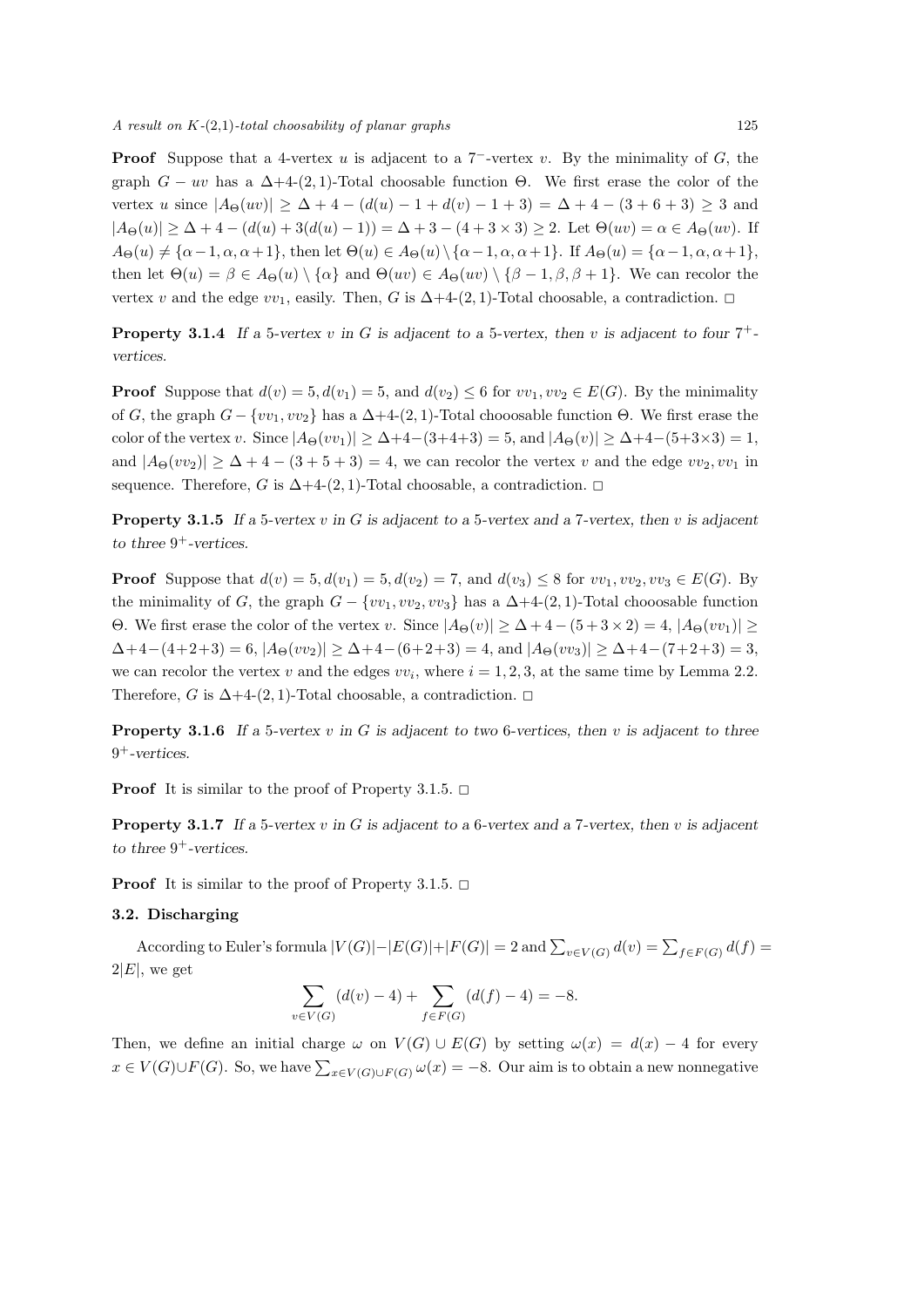charge  $\omega'(x)$  for all  $x \in V(G) \cup E(G)$  by designing discharging rules and redistributing the charges, then we can get a contradiction:

$$
0\leq \sum_{x\in V(G)\bigcup F(G)}\omega'(x)=\sum_{x\in V(G)\bigcup F(G)}\omega(x)=-8<0.
$$

This contradiction proves the non-existence of *G* and completes the proof. So, we design discharging rules as follows.

(R1) Every  $11^+$ -vertex sends  $\frac{2}{3}$  to each of its incident  $(3, 11^+, 11^+)$  -faces,  $\frac{1}{3}$  to each of its incident  $(11^+, 11^+, 11^+)$  -faces,  $\frac{1}{3}$  to each of its incident  $4^+$ -faces, and  $\frac{1}{2}$  to other 3 -faces.

(R2) If  $6 \leq d(v) \leq 10$ , then *v* sends  $\frac{d(v)-4}{d(v)}$  to each of its incident faces.

(R3) Every 5-vertex sends  $\frac{1}{3}$  to each of its incident  $(5, 5(6), 6(7))$ -faces,  $\frac{1}{4}$  to each of its incident  $(5, 5(6), 8^+)$ -faces, and  $\frac{1}{7}$  to each of its incident  $(5, 7, 7^+)$ -faces.

(R4) Every 3<sup>+</sup>-face redistributes its remaining charge after applying the previous rules equitably to each of its incident 3-vertices.

(R5) Let *v* be a 3-vertex. If *v* is incident with a cutedge, then it receives  $\frac{1}{2}$  from each of its neighbors on cutedges and  $\frac{1}{12}$  from each of its neighbors on 3<sup>+</sup>-face.

**Claim 3.2.1** *Every*  $3^+$ *-face sends at least*  $\frac{1}{3}$  *to each of its incident* 3*-vertices.* 

**Proof** Let *f* be any 3<sup>+</sup>-face. Suppose that *f* is incident with *t* 3-vertices, where  $t \ge 1$ . Since 3vertices are not adjacent by Property 3.1.2, then  $t \leq \lfloor \frac{d(f)}{2} \rfloor$ . Thus, the number of 11<sup>+</sup>-vertices on the *f* is at least *t*. By (R1), (R4), *f* sends to each of its incident 3-vertices at least  $\frac{d(f)-4+\frac{t}{3}}{t} \geq \frac{1}{3}$ , where  $d(f) \geq 4$ . Suppose that  $f = v_1v_2v_3$  is a 3-face with  $d(v_1) \leq d(v_2) \leq d(v_3)$ . Let  $d(v_1) = 3$ , then  $v_2, v_3$  are  $11^+$ -vertices by Property 3.1.2. So  $f$  sends to each of its incident 3-vertices at least  $d(f) - 4 + \frac{2}{3} \times 2 = \frac{1}{3}$  by (R1) and (R4). □

Checking  $\omega'(x) \geq 0$  for  $x \in V(G) \cup F(G)$ .

We first check all the vertices in  $V(G)$ .

 $(1)$   $d(v) = 3.$ 

If *v* is only incident with a cutedge, then by *R*5 and Claim 3.2.1, we have  $\omega'(v) \ge -1 + \frac{1}{3} + \frac{1}{2}$  $\frac{1}{2} + \frac{1}{12} \times 2 = 0$ . If *v* is incident with two cutedges, then the other edge is also a cutedge. By (R5), we have  $\omega'(v) \geq -1 + \frac{1}{2} \times 3 = \frac{1}{2} > 0$ . Suppose that *v* is a 3-vertex with three incident faces  $f_i$ ,  $i \in \{1, 2, 3\}$ , in a cyclic order. By Claim 3.2.1,  $f_i$ , where  $i \in \{1, 2, 3\}$ , sends to *v* at least  $\frac{1}{3}$ . So,  $\omega'(v) = -1 + \frac{1}{3} \times 3 = 0$ .

 $(2)$   $d(v) = 4.$ 

Since the discharging rules does not involve 4-vertex, we have  $\omega'(v) = \omega(v) = d(v) - 4 = 0$ . (3)  $d(v) = 5$ .

If *v* is adjacent with 5-vertex, then *v* is at most adjacent with a 5-vertex by Property 3.1.4. If *v* is adjacent with a 7-vertex, then the other neighbors of *v* are  $9^+$ -vertices by Property 3.1.5. By (R3), we have  $\omega'(v) \ge \min\{1 - \frac{1}{3} - \frac{1}{4} - \frac{1}{7}, 1 - \frac{1}{7} \times 2 - \frac{1}{4} \times 2\} > 0$ . If *v* is not adjacent with a 7-vertex, then the other neighbors of  $v$  are  $8^+$ -vertices by Properties 3.1.4 and 3.1.5. By (R3), we have  $\omega'(v) \ge 1 - \frac{1}{4} \times 2 = \frac{1}{2} > 0$ .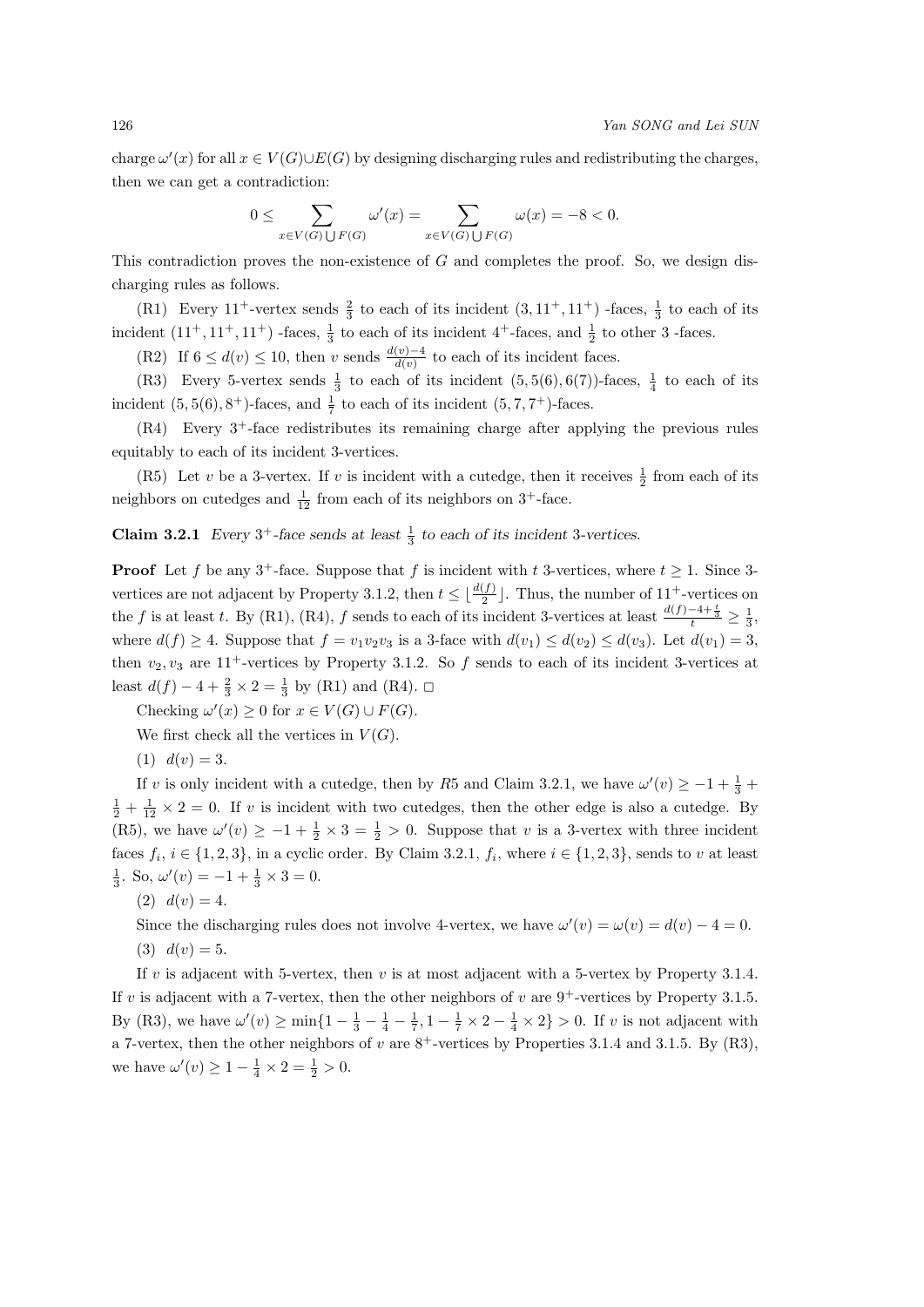*A result on K-*(2*,*1)*-total choosability of planar graphs* 127

If *v* is adjacent with 6-vertex, then *v* is at most adjacent with two 6-vertices by Property 3.1.6. If *v* is adjacent with two 6-vertices, then the other neighbors of *v* are  $9^+$ -vertices by Property 3.1.6. By (R3), we have  $\omega'(v) \ge \min\{1 - \frac{1}{3} - \frac{1}{4} \times 2, 1 - \frac{1}{4} \times 4\} = 0$ . If *v* is adjacent with a 6-vertex, then *v* is at most adjacent with a 7-vertex by Property 3.1.7. Suppose *v* is adjacent with a 7-vertex. By (R3), we have  $\omega'(v) \ge \min\{1 - \frac{1}{3} - \frac{1}{4} - \frac{1}{7}, 1 - \frac{1}{7} \times 2 - \frac{1}{4} \times 2\} > 0$ . Otherwise, the other neighbors of *v* are  $8^+$ -vertices. By (R3), we have  $\omega'(v) \ge 1 - \frac{1}{4} \times 2 > 0$ .

If *v* is only adjacent with  $7^+$ -vertices, then by (R3), we have  $\omega'(v) \ge 1 - \frac{1}{7} \times 5 = \frac{2}{7} > 0$ .

(4)  $6 \leq d(v) \leq 10$ .

By (R3), we have 
$$
\omega'(v) \ge d(v) - 4 - \frac{d(v) - 4}{d(v)} \times d(v) = 0
$$
.

(5)  $d(v) = 11$ .

If the 3-vertex in  $(3, 11^+, 11^+)$ -face is incident with a cutedge, then we say the face is a special 3-face. And *v* is at most incident with five special 3-faces.

Case 1. If *v* is incident with five special 3-faces, then *v* is at most incident with six 3-vertices. By (R1) and (R5), we have  $\omega'(v) \ge 7 - \frac{2}{3} \times 5 - \frac{1}{12} \times 5 - \frac{1}{2} > 0$ .

Case 2. If *v* is incident with four special 3-faces, then *v* is at most incident with nine faces. By (R1) and (R5), we have  $\omega'(v) \ge 7 - \frac{2}{3} \times 4 - \frac{1}{12} \times 4 - \frac{2}{3} \times 5 = \frac{2}{3} > 0$ .

Case 3. If *v* is incident with three special 3-faces, then *v* is at most incident with nine faces. By (R1) and (R5), we have  $\omega'(v) \ge 7 - \frac{2}{3} \times 3 - \frac{1}{12} \times 3 - \frac{2}{3} \times 6 > 0$ .

Case 4. If *v* is incident with two special 3-faces, then *v* is at most incident with ten faces. By (R1) and (R5), we have  $\omega'(v) \ge 7 - \frac{2}{3} \times 2 - \frac{1}{12} \times 2 - \frac{2}{3} \times 8 = \frac{1}{6} > 0$ .

Case 5. If *v* is only incident with one special 3-face, then *v* is at most incident with ten faces. By (R1) and (R5), we have  $\omega'(v) \ge 7 - \frac{2}{3} \times 1 - \frac{1}{12} \times 1 - \frac{2}{3} \times 9 = \frac{3}{12} > 0$ .

Case 6. If *v* is not incident with any special 3-face, then let *k* be the number of  $(3, 11^+, 11^+)$ face. By Property 3.1.2, we have  $k \leq 10$ . Suppose  $k = 10$ , then *v* is not incident with any cutedge. By (R1), we have  $\omega'(v) \ge 7 - \frac{2}{3} \times 10 - \frac{1}{3} = 0$ . Suppose  $1 \le k \le 9$ , then by (R1) and (R5), we have  $\omega'(v) \ge 7 - \frac{2}{3} \times 9 - \frac{1}{2} \times 2 = 0$ . Suppose  $k = 0$ , then by (R1) and (R5), we have  $\omega'(v) \geq 7 - \frac{1}{2} \times 11 > 0.$ 

(6)  $d(v) \ge 12$ .

Let *s* be the number of special 3-faces. Then  $s \leq \lfloor \frac{d(v)}{2} \rfloor$ .

Case 1. If  $1 \le s \le \lfloor \frac{d(v)}{2} \rfloor$ , then *v* is at most incident with  $d(v) - 1$  faces. By (R1) and (R5), we have  $\omega'(v) \ge d(v) - 4 - \frac{2}{3} \times \lfloor \frac{d(v)}{2} \rfloor - \frac{1}{12} \times \lfloor \frac{d(v)}{2} \rfloor - \frac{2}{3} \times (d(v) - 1 - \lfloor \frac{d(v)}{2} \rfloor) \ge d(v) - 4 - \frac{2}{3}d(v) - \frac{d(v)}{24} + \frac{2}{3} =$  $\frac{7d(v)}{24} - \frac{10}{3} \ge \frac{1}{6}.$ 

Case 2. If  $s = 0$ , then let  $k$  be the number of special  $(3, 11^+, 11^+)$ -face. Suppose  $1 \leq k \leq d(v)$ , then by (R1) and (R5), we have  $\omega'(v) \ge d(v) - 4 - \frac{2}{3} \times d(v) \ge 0$ . Otherwise  $k = 0$ , then by (R1) and (R5), we have  $\omega'(v) \ge d(v) - 4 - \frac{1}{2} \times d(v) > 0$ .

Next, we consider the discharge of the faces in *G*.

 $(1)$   $d(f) = 3.$ 

If  $f$  is incident with a 3-vertex, then it is incident with at least two  $11<sup>+</sup>$ -vertices by Property 3.1.2. By (R1), we have  $\omega'(f) \ge d(f) - 4 + \frac{2}{3} \times 2 > 0$ .